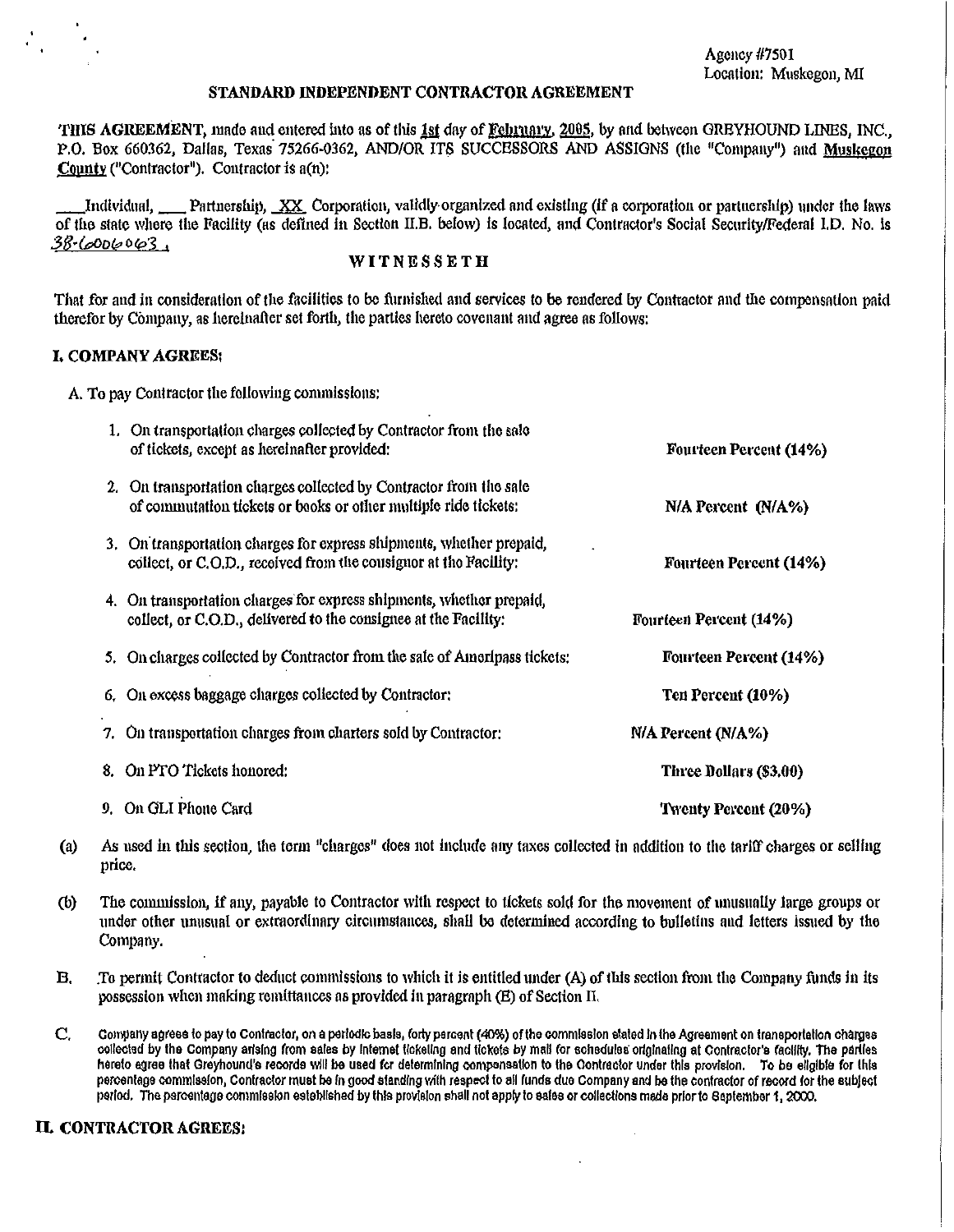A,· To sell such tickets as Company may supply, for Company and its affillated and connecting carriers, at lawfully published tariff rates, and to furnish the public any information contained in tariffs, bulletins, circulars and literature insofar as the same is applicable to transportation of passengers or handling of baggage, express or United States Mall by Company and its affilinted and connecting carriers.

 $\mathcal{F}_{\mathcal{A}}$  .

- B. To furnish at 351 Morris Ayenue, Muslegon, MI 49440 the transaction of Company business and the accommodation and comfort of its patrons, suitable waiting room or space, and adequate sanitary toilet facilities, together with convenient facilities for the sale of tickets and the handling of baggage or express; to maintain the said waiting room or space and facilities, together with all driveways, walks, approaches and premises appurtenant thereto, in a clean, sanitary and safe condition at all times; and to reimburse and hold harmless Company from any and all expenses incurred and/or claims arising directly or indirectly from any neglect or failure to so maintain the said waiting room, space, facilities or appurtenant premises.
- C. To properly protect baggage, express and United States Mail and assume full liability for the damage or loss thereof while under Contractor's care or supervision; and to reimburse Company for payments made or expense incurred by Company by reason of loss or damage as aforesaid.
- D. To be liable for all charges for transportation services sold regardless of collection of such charges. To be Hable for and protect any and all money and/or property of the Company in the care or under the supervision of Contractor and to reimburse Company for any loss or damage to such money and/or property. At Contractor's expense to furnish a bond or otber security of a type and in an amount satisfactory to Company for the protection of Company fltnds and/or property. The Company will waive the requirement for a bond or other security upon the payment by Contractor to Company of an annual waiver fee. The title to all tickets and busbills and proceeds thereof and of all other monies collected for the Company shall be at all times in the Company, it being the intention of this Agreement that the Contractor shall at all times be in the position of trustee and fiduciary of the same for the Company.
- E. To render reports of Companr business on the 1st and 15th day of each month, and to remit to Company or deposit to account of Company on the  $1<sup>th</sup>$  and 15th day of each month, or at such other times and in the manner as may hereafter be prescribed by the Company, all monies belonging to the Company or collected for the account of Company.
- F. That Contractor will without charge: (1) Handle newspapers and express shipments made under regular contracts; (2) Issue tickets in exchange for tickets or ticket orders issued by another contractor, connecting carriers contmctor, or the Company; (3) Make collections in connection with returned express shipments; (4) Sell express script books; (5) Sell tickets under employee reduced rate orders; (6) Handle U.S. Mail.

Shall provide or arrange package pickup and delivery services at rates prevailing in the Contractor's local market. Contractor hereby warrants that any owned yehlcles or sub-contracted delivery service used for this purpose mahttain, at the time of pickup or delivery, the nunimum required limits of automobile liability insurance of the state of domicile of the Contractor. Contractor wlll receive a fee of \$6.00 standard and \$12.00 priority per shipment.

- G. To permit authorized representatives of Company during reasonable hours to inspect and check all property of Company, and inspect and audit all records and accounts pertaining to the business of Company, kept or supervised by Contractor and to permit such authorized representatives, at their discretion, to collect all monies belonging to Company in the possession of the Contractor.
- H. To proporly file and maintain all tariffs, time schedules, circulares and builetins furnished by Company, and to furnish to the public complete and accurate information in accordance therewith.
- J. To permit Company to conduct periodic audits of its activities and records with respect to performance under this Agreement.
- J. To keep and maintain on site records of its activities pursuant to this Agreement, including all Company reports, paymeut and deposit records, and nll other records necessary and appropriate to perntit Company to conduct audits of Contractor in accordance with Generally Accepted Auditing Standards.
- K. To place and maintain a suitable sign or signs designating the aforesaid premises as a ticket agency for the Company and affiliated carriers.
- L. That the title to all station equipment, signs, et cetera, furnished to the Contractor shall be in the Company at all times and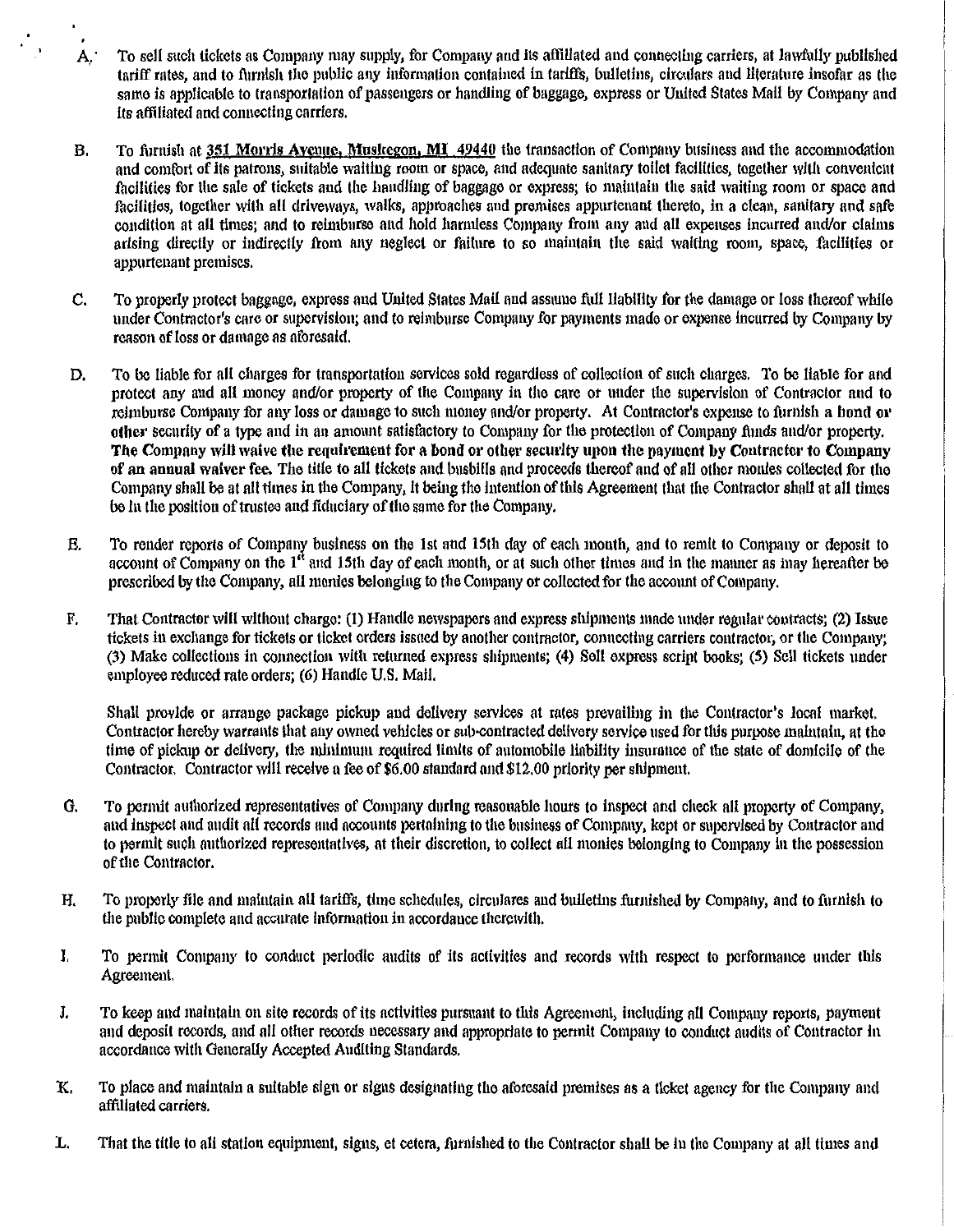Contractor will return said property or pay for its value upon the termination of this Agreement. Upon the termination of this Agreement, the Contractor will permit a representative of the Company to remove all signs, decalcomanias and any and all other evidenee of the sale of tickets and any other serviees which ntlght lead the public to believe that Contractor is still the contractor for the Company.

- M. At Company's expense, to permit Company upon request, to install its own telephone number(s) and to have its own listing In all telephone directories; It being always clearly understood and agreed by Contractor that said telephone number(s) shall be the Company's and the Company shall have the exclusive right, privilege, possession and use thereof. Upon termination of this Agreement, for any reason, Company shall have the absolute right to transfer said telephone number(s) to any other facility. Company is responsible for payment of the base charges and charges directly incurred to conduct Company business. Any and all unauthorized or exeesslve charges shall be Contractor's obligation; all such charges shall be due and payable upon receipt of invoice from Company; this payment obligation shall survive the transfer, assignment, termination and/or expiration of this Agreement.
- N. To remove from the telephone directory or any other advertising medium any listing or reference to the fact that it is Contractor for the Company as soon as possible upon notice of termination of this Agreement.
- 0. That In case suit is instituted to collect any money due hereunder on deflm!t in payment by Contractor, to pay to Company any expense Incurred by Company ln Instituting and prosecuting suclt suit, including such additional sum for attorney's fees as the court may adjudge reasonable in said suit. Contractor agrees to and does hereby waive all benefits or relief from any and all appraisement, valuation and exemption laws now or hereafter enacted in any state.
- P. Contractor specifically authorizes Company to deduct from any money tlmt may be dne Contractor hereunder the compensation previously allowed Contractor on tickets or transportation charges subsequently refunded to patrons and also the f11ll amount of any payment or payments made or expense incurred by Company by reason of loss of or damage to baggage and/or express chargeable to Contractor; and Contractor hereby agrees to pay to Compauy on demand any deficiency that may accrue with respect to such aqjustments, refunds, losses or damages,
- Q. When applicable, to pay its covered employees in compliance with the Fair Labor Standards Act and to maintain adequate and accurate records of their hours, rates of pay and other conditions of employment as required by the Act and Regulations Part 516, and to certify each month that it has complied with the Act in those respects.
- R. Not to use the word "Greyhound" as part of Contractor's business name for any purpose. Contractor acknowledges that the word "Greyhound", together with the various symbols, slogans, logos, and the like ("Marks") owned or licensed by Company are valuable, special and unique assets of Company. The use of Marks under this Agreement is for the purpose of distinguishing the services of Greylwund Lines, Inc. and its subsidiaries only. Contractor may use Marks only as an aid in informing the public where Greyhound Lines, Inc.'s *sen•lees* may be purchased and that Contractor is authorized to sell Greyhound Lines, Inc.'s services. Contractor shall not use Marks to identify Contractor's services or in any way except as specifically authorized herein.

Contractor's internet (worldwide web) sites are strictly prohibited from using the name "Greyhound", the image of the running dog and any other trademarks or service marks associated with Company's transportation business.

- S. That the Contractor is responsible for safeguarding and accounting for all tickets and busbills assigned and entrusted to it for *sale* to customers. In the event that a1ty tickets and busbllls cannot be accounted for at the time that Contractor is required to make one of its regularly scheduled reports to Company, Company, If duly informed of any such missing tickets or busbills, agrees to cooperate with Contractor with a view to ascertaining whether or not such missing tickets or busbills were in fact sold; PROVIDED, HOWEVER, that such cooperation shall not embrace any out-of-pocket expenses to, and/or the expenditure of undue time aud effort by Company. In the event that any such missing tickets and/or busbills assigned and entrusted to Contractor cannot be successfully located and discovered as having been sold, then it is agreed that the account shall be settled by Contractor's paying to Company an amount for each missing ticket or busbill equal to the average sales price for that ticket form or busbill actually sold by Contractor during the month the missing ticket or busbill would have been sold. In the case of forms of tickets infrequently sold by the Contractor, the average sales price wlll be determined by using the last two months sales of that particular form.
- T. To act as Contractor for Company upon such terms and conditious as Contractor and Company shall agree.
- U. Contractor represents and warrants that Its facilities are aud will be operated in compliance with all laws applicable to it, including but not limited to, the Americans with Disabilities Act as amended ("ADA"). Contractor agrees to assist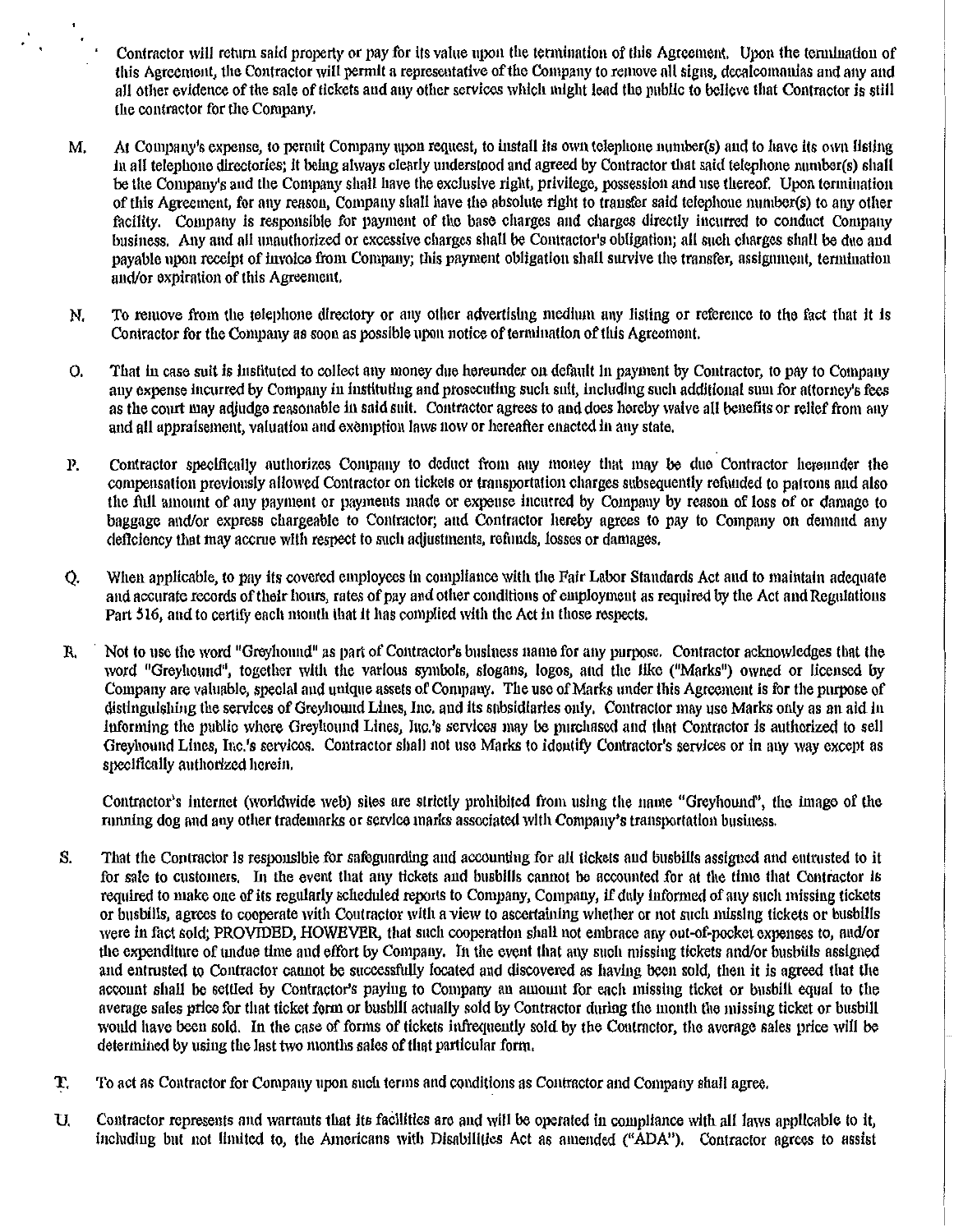Company personnel with boarding or deboardlng of customers with disabilities at Contractor's facility and will provide such other assistance or accommodations to Company's customers to the extent required under tlte ADA.

# m. IT IS MUTUALLY AGREED:

- A. That payment as aforesaid shall constitute full and complete compensation to Contractor for all facilities furnished and services rendered by Contractor.
- B. That Contractor is an "Independent Contractor" and the Company reserves no control over the Contractor or any of its employees, subordinates, or associates, as to how the facilities involved in this Agreement should be furnished or the services here involved should be performed. Contractor shall limit its activities for the Company to the consummation of the results herein specified. Contractor shall have no power to bind the Company by contract or othenvlse except as herein provided as to the sale of transportation for properly. The Company reserves no control whatsoever over the employment, discharge, compensation of or services rendered by an employee, subordinate or associate of Contractor. It is further expressly understood that nothing contained herein shall be deemed to require the Contractor to perform in person any of the services hereby contracted for and that if the Contractor so elects, all of its obligations hereunder may be perfonued by persons in its employ or otherwise under its control. The Company shall not be responsible for the acts or omissions of said employees, subordinates or associates and Contractor agrees to save Company hannless from any and all Uabillty caused by any such act or omission. Further, Contractor shall register as an employer with all State and Federal Agencies and be responsible for and pay any and all taxes, assessments or contributions, including, but not limited to, State Unemployment and Worker's Compensation laws, Federal Unemployment Contributions Act, Federal Insurance Contributions Act (Social Security,) and to otherwise indemnify, save harmless and defend Company against any liability, claims or demand therefor. Provided, however, Contractor shall not be responsible for the acts or omissions of Company's employees, subordinates, or associates and Company agrees to save Contractor harmless from any and all !lability caused by any such act or omission.
- C. The term of this Agreement shall be from the date hereof to March 2, 2005 continue thereafter until terminated by at least tllirty (30) days prior written notice from either party to the other party, at either party's solo discretion for any reason whatsoever, or as otherwise provided herein. Provided, however, that any default of any monetary provisions, including the payment of accounts or remittances of Contractor under this Agreement or any other existing or future agreement between Company and/or its affiliates and Contractor and/or its affiliates shall be sufficieut cause for the Company to immediately terminate this Agreement without any notice whatsoever and Contractor hereby authorizes Company to do so in such event; and provided further, that any violations, breach or default of any other provision of this Agreement, which is not remedied within ten (10) days after notice thereof or any default under any other existing or future agreement between Company and/or its affiliated and Contractor and/or its affiliates which is not remedied as required thereby, shall also be sufficient cause to immediately ternlinate tills Agreement without further notice. All notices may be either written or given orally by or to an officer or supervisory employee oft he Company.
- D. It is a condition of this Agreement that the Company shall have the right to load and unload passengers and their baggage in its usual bus operations at the Contractor's location, and in the event that at any time during the term of this Agreement the Company's privilege in this respect, including the privilege to park vehicles used in common carrier service to the extent necessary to conduct operations to or from said location, is restricted, denied, or prevented, whether by numlclpal, state or federal law, ordinance, or decree, or othenvlse, the Company shall have the right to fortluvith ternlinate this agreement.

Company also reserves the sole right to determine the volume of service to be operated by it to or from the city in which Contractor's facllity described in Paragraph B of Section II is located or to othenvise terntinate service forthwith. Accordingly, it is understood and agreed that nothing in tills Agreement shall constitute a representation, or an agreement of the Company with the Contractor that it will schedule or designate any specific number of buses or any buses to make a stop in said city for the purpose of taking on or discharging passengers, baggage and express, but the Company does agree that those buses which it may front time to time designate to make a stop at said City for the purposes of taking on or discharging passengers thereat will, during the term or any extension hereof, utilize the station of the Contractor for said purpose.

- E. This Agreement cancels any and all previous contracts and agreements pertaining to the subject of commission agency between Contractor and Company and/or its predecessors in interest, except as to unfulfilled obligations heretofore incurred, and this Agreement constitutes the entire Independent Contractor Agreement between the parties.
- F. Tltis Agreement may not be assigned by Contractor.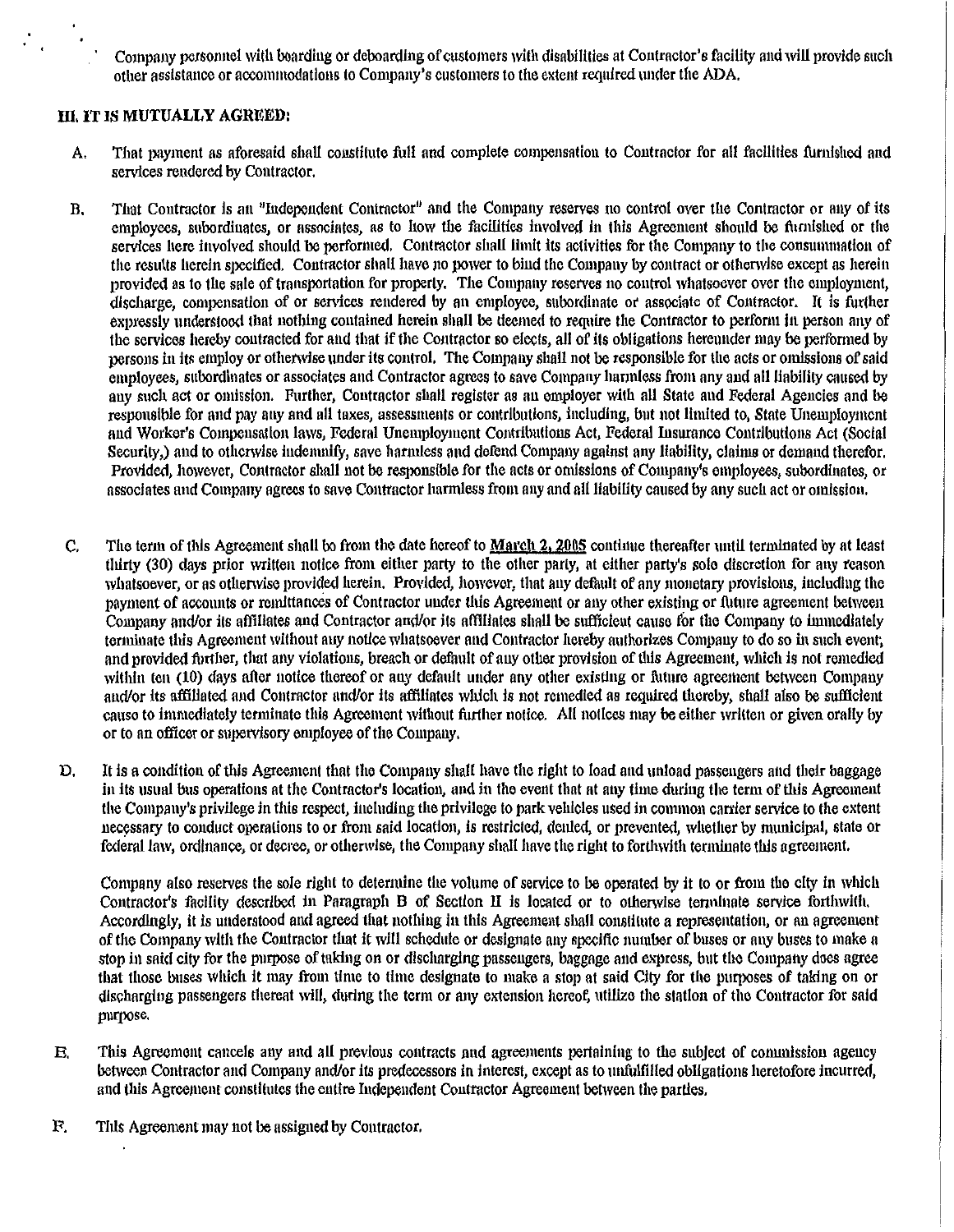- G. 'If the Company shall, after default made by the Contractor in any payment to be made by it, or in the performance of any covenant or agreement to be by it performed under this agreement, accept from the Contractor and payment to be made by it, or the performance or any covenant or agreement to be by the Contractor performed under tlus agreement, or if the Company after such defimlt shall do any act or exercise any right, remedy, option or election permitted by this Agreement, neither the acceptance of such payment nor the acceptance of such performance, nor the doing of such act, nor the exercise of any such right, remedy, option or election, shall be coustmed or deemed a waiver of such prior default, except only to the extent that such prior default shall be extinguished by the payment or performance so accepted by the Company.
- H. Form PC-125 known as Federal Contractors Compliance Agreement and identified as Addendum I attached hereto is herein incorporated by reference.

IN WITNESS WHEREOF the parties hereto have caused this Agreement to be executed in duplicate the day and year first herein above written.

**COMPANY: GREYHOUND LINES**  $\overline{\mathbf{B}}$ Name:

Print Name<br>Title: *f*AS *i*<sup>7</sup>

**CONTRACTOR:** 

By Tank ! Deadl

Name: Print Name

 $T$ itle:  $Couch_{\mathcal{U}}$  Board Chalc

TN-13 (rev. 11/99)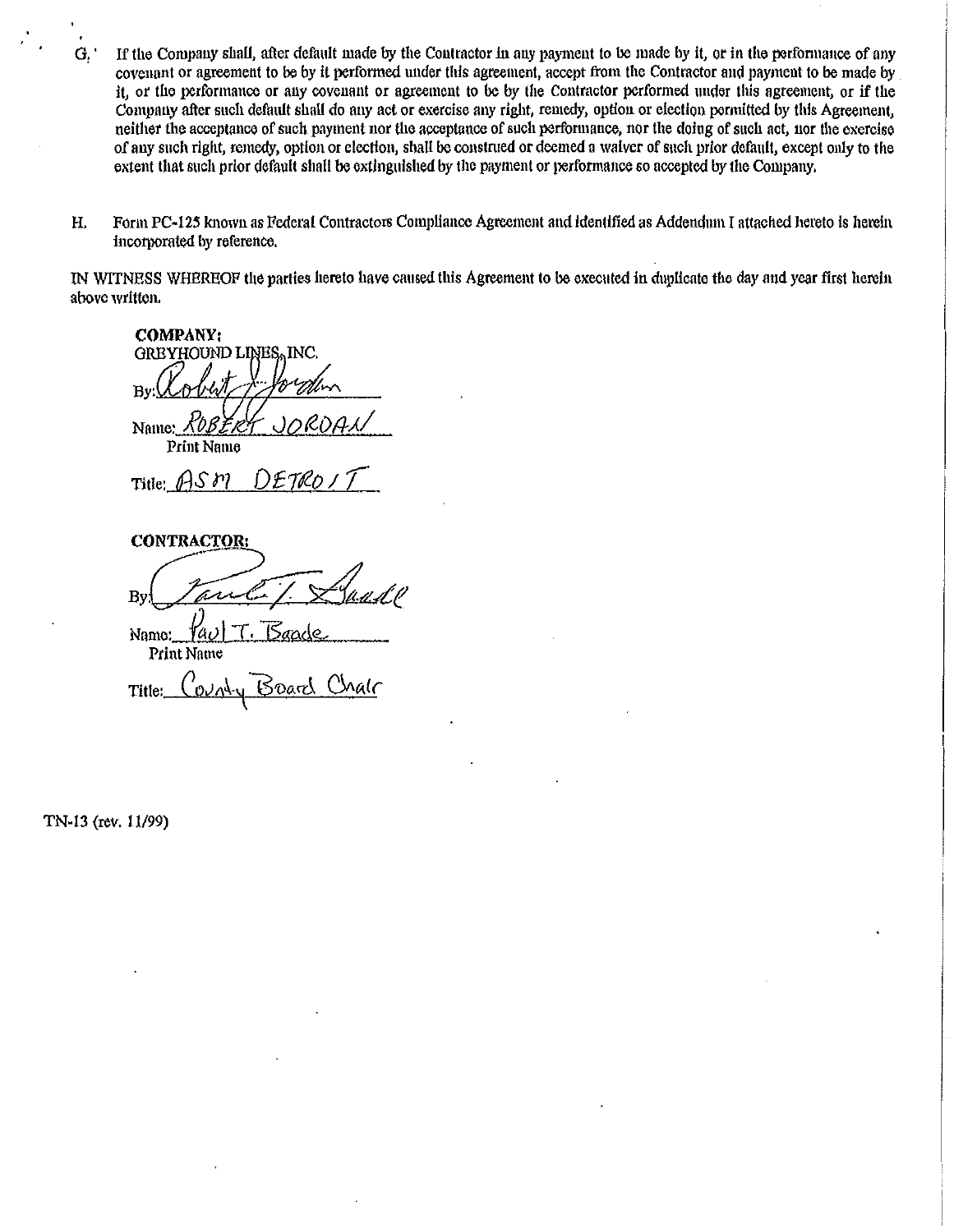# GOARAN'fY

For value received, and in consideration for, and as an inducement to Greyhound Lines, Inc., (Company) entering into the attached Standard Independent Contractor Agreement, dated February 1, 2006 with Muskegon County (Contractor), the Contractor therein named, the undersigned unconditionally guarantee(s) to Company, its successors and assigns, the full performance and observance of all of the covenants, conditions, and agreements therein provided to be performed and observed by the Contractor without requiring any notice of non-payment, non-performance, non-observance, or proof, or notice, or demand, whereby to charge the undersigned therefor, all of which the undersigned hereby expressly waive(s) and expressly agree(s) that the validity of this Agreement and the obligations of the Guarantor(s) heretmder shall in no wise be terminated, affected or impaired by reason of the failure by Company to assert against Contractor of any of the rights or remedies reserved to Company pursuant to the provisions of the Agreement. The undersigned further covenant(s) and agree(s) that this Guaranty shall remain and continue in full force and effect as to any renewal, modifications or extension of this Agreement.

Dated this 27th day of <u>January</u> 2005.

WITNESS:

**GUARANTOR:** met TX raad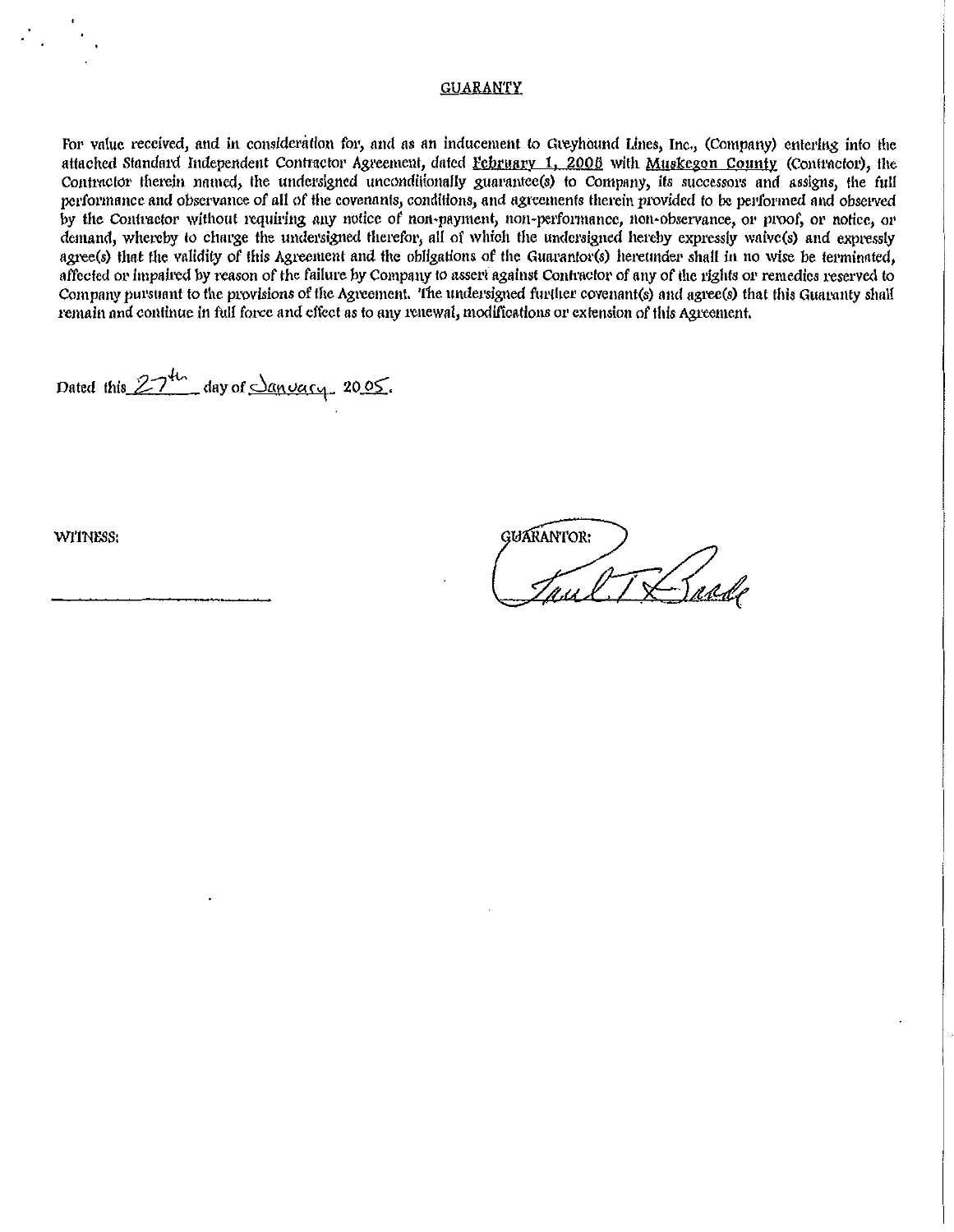### ADDENDUM

# FEDERAL CONTRACTORS COMPLIANCE AGREEMENT<br>The parties agree that the following shall be incorporated by (a) The contractor will inclu

The Greyhound company InvolVed In this contract whether Greyhound lines, Inc. *or* lis affiliates or subsidiaries may have lhe status of "federal contractor" or "eubcontractor."

To the extent required by law, you, as a party to this contract (hereafter referred to as "Contractor"), agree to comply with all applicable laws and ragulations governing obligations or federal contractors, eubcontractors and recipients of federal funds, including but not limited to Executive Order 11246, the Vietnam Era Veterans. Adjustment Assistance Act of 1974, the Rehabilitation Aot of 1973 end 41 C.F.R. parte 60-1, -20. -250 and -741 and the Americans with Disabilities Act of 1990 (42 USC 312101 et seq). Contractor cartifies that it will comply vath the following provisions to the extent required by **raw."** 

### I. EQUAL OPPORTUNITY CLAUSE

During the performance of this contract, the contractor agrees as follows:

(a) The contractor will not discriminate against any employee or applloant for employment because or race, color, religion, sex, or national origin. The contractor will) take affirmative action to ensure that applicants are employed, and that employees are !rested durtng employment, vAlhout regard to lhelr race, color, religion, sex, *or* nallonal ortgln. SUch act/on shall Include, but nol be limited to the following: Employment, upgrading, demotion, or transfer, recruitment or recruitment advertising; layoff or terminalion: rates of pay or other forms of compenaallon: and selection for training, lno!udlng apprenticeship. The contraotor agrees to post In conspicuous places, available to employees and applicants for employment, notices to be provided by the contracting officer setting forth the provisions of this nondiscrimination clause.

(b) The contractor 1Yfll, In all soltcttations *or* advertlsemenls for employees placed by or on behalf of the contractor, atate that all quaiiRed appllcente, will receive consideration for employment without regard to race, color, religion, sex, or national origin.

(c) The conlractor will lend to each labor union or representetive of workers with which he has a collective bargaining agreement or other contract or understanding, a notice to be provided by the agency contracting officer, advising the tabor union or workers' representative of the contractor's commitmente under seolion 202 of Executive Order 11246 of September 24, 1965, and shall post copies of the notice in conspicuous piaces available to amployeee and applloants for employment.

(d) The contractor will comply with all provisione of Executive Order 11246 of September 24. 1005, end of the rulee, regulaflons, and retevanl orders of lila Secretary of labor. (the "Act")

(e) The contractor will furnish all information end reports required by Executive Order 1.1246 of September 24. 1965, and by the rules, regulations, and orders of the Seorelary of Lebor, or pursuant thereto, and will permit access to his books, records, and accounts by the contracting agency and the Secretory of Labor for purposes of lnvesllgallon to ascertain compliance with suoh rules, regulations, and orders.

(f) in the event of the contractor's non-compilance with the nondiscrimination clauses of this contract or with any of euch rules. regulations, or orders, this contract may be canceled, terminated or suspended in whole or in part and the contractor may be declared Ineligible for further Government contracts in accordance with procedures authorized In Executive Order 11248 of September 24, 1965, or by rules, ragulallons, or order of the Secretary or Laber, or as olhetwlse provided by law.

The parties agree that the following shall be incorporated by (g) The contractor will include the provisions of paragraph (a) through<br>
(a) In every subcontract or purchase order unless exempted by rules. (g) In every subcontract or purchase order unless exempted by rules, regulations, or orders of the Secretary of Labor Issued pursuant to section 204 of Executive Order 11246 of September 24, 1005, so that such provisions will be binding upon each subcontraotor or vendor. The contractor will take such action with respect to any subcontract or purchase order as may be directed by the Secretary of Labor as a means of enforcing such provisions Including sanctions for non-compliance: Provided however that in the event the contractor becomes involved in, or Is threatened with, illigation with 8 subcontractor or vendor as a result of such direction, the contractor may request the United States to enter into such illigation to protect the interests of the United Slates,

### II. AFFIRMATIVE ACTION FOR DISABLED VETERANS AND VETERANS OF THE VIETNAM ERA

(a) The contractor will not discriminate against any employee or applicant for employment bscause he or she Is a dtesbled veteran or veteran of the Vietnam era in regard to any position for which the employee or applicant for employment is qualified. The contractor agrees to take affirmative action to employ, advance in employment and otherwise treat qualified dlsablsd veterans end veterans of the Vietnam era without dlscrtmlnallon based upon their disability or veterans status In all employment practices euch as the following: Employment upgrading, demotion or transfer, recruitment, advertising, layoff or termination, rates of pay or other forms of compensation, and selection for training, Including apprenllcashtp. .

(b) The contractor agrees that all suitable employment openings of the contractor which extst at the lime of the execution or this contract and those which ooour during the performance of this contract, Including those not generated by this contract and Including those occurring at an establishment of the contractor other than the one wherein the contract is being performed but exCluding those or lndspendenlly operated corporate affiliates, shall ba listed at an appropriate local office or the Stale employment service eyetem wherein the opening occure. The contractor further agrees to provide such reports to such local office regarding employmenl openings and hires as may be required.

state and local government agencies belding Federal contracts or \$10,000 or more shall also list all their suitable openings with the appropriate offica or the Stale employment service, but are not required to provide those reporte set forth in paragraphs (d) and (e).

(c) Lieting of employment openinge with the employment eervice system pursuant to this clause shall be made it least concurrently with the use of any other recruitment source or effort and shall involve the normal obligatione which attach to the placing of a bona fide fob order, including the acceptance of referrale of veterans and non-veterane. The listing of employment openings does not require the hiring of any particular job applicant or from any particular group of job applicante, and nothing herein is intended to relieve the contractor from any requiremente in Executive ordere or regulations regarding nondiscrimination in employmant.

(d) The reports required by paragraph (b) of this clause shall Include, but not be limited to, periodic reports which shall be filed at least quarterly with the appropriate local office or, where the contractor has more than one hiring location in a State, with the central office of that State employment service. Such reports shall indicate for each hiring location (1) the number or lndMduale hired during the reporting pertod. (2) the number or nondlsabted valerana or the Vietnam era hired, (3) lhe number or disabled veterans or the Vietnam era hired and (4) the total number or disabled veterans hired. The reports should include covered veterans hired for on-the-job training under 38 U.S.C. 1787. The contractor shall submit a report within 30 days after the end of each identifying data for each hiring location. The contractor shall meintain at each hiring location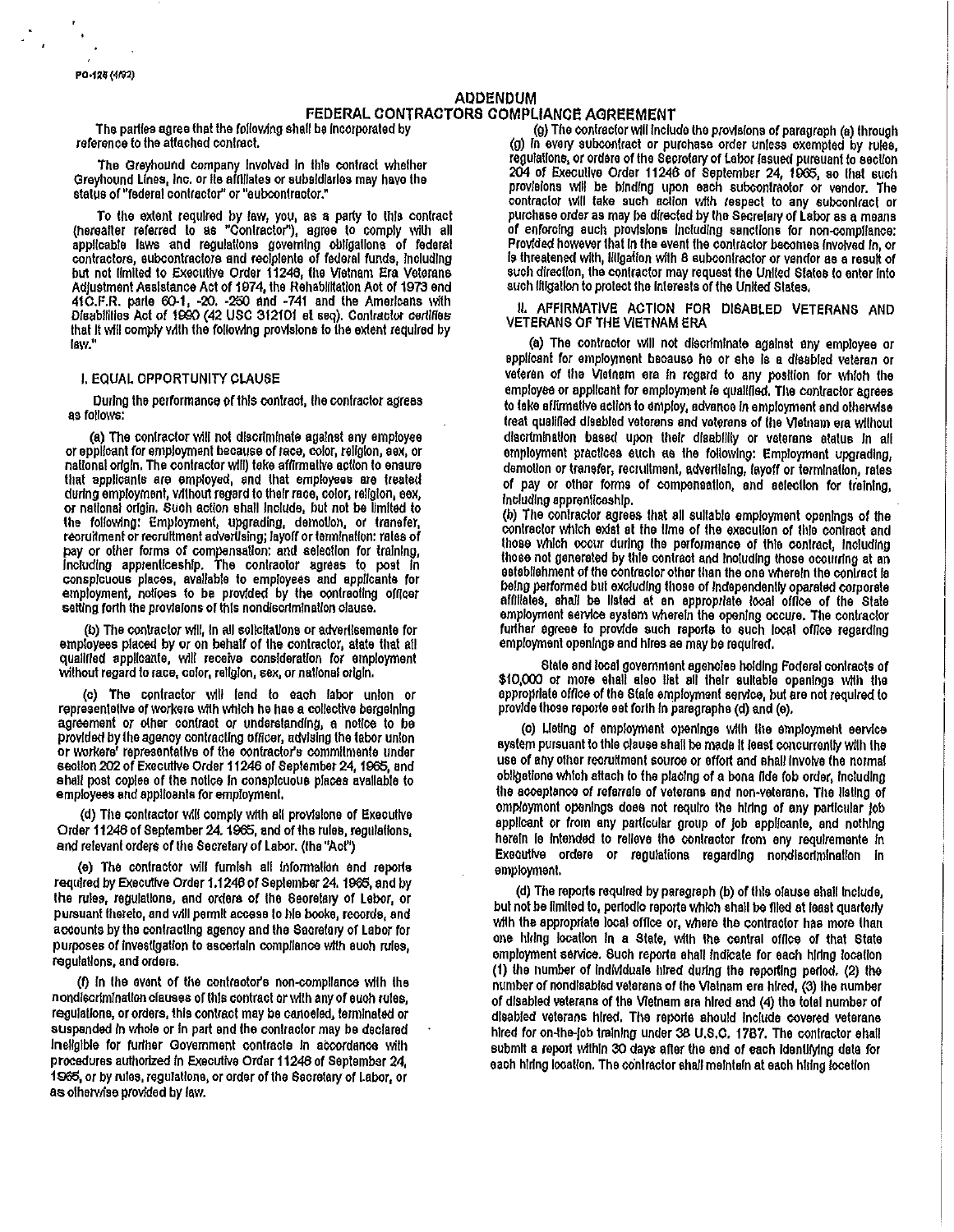copies of the reports submitted until the expiration of one year after final payment under the contract, during which lime these reports and related documentation shall be made available, upon request, for examlnallon by any authorized representatives of the contracting officer or of the Secretary of Labor. Documentation would include personnel records respecting job openings, recruitment and placement.

(e) Whenever the contractor becomes conlraotually bound to the listing provisions of this clause, it shall advise the employment service system in each State where it has establishments of the name and location of each hiring location In the State. As long as the contractor Is contractually bound to these provisions and has so advised the State system, there Is not need to advise the State system of subsequent contracts. The contractor may advise the State system when H Is no longer bound by this contract clause.

(f) This clause does not apply to the listing or employment openings which occur and are filled outside of the 60 States, the District of Columbia, Puerto Rico, Guam, and the Virgin Islands.

(g) The provisions or paragraphs (b); (o), (d), and (e) of this clause do not apply to openinge which the contractor proposes to fill from within his own organization or to fill pureuant to a customary and traditional employer-union hlrtng arrangement. This exclusion does not apply to a particular opening once an employer decides to consider applicants outside of his own organization or employer·unlon arrangement for that opening.

(h) As used In this clause: (1) "All eullable employment openings" includes, but is not limited to, openings which occur in the following job oategortes: Production and non·productlon, plant and office: laborers and mechanics: supervisory and non·suparvisory: teohnloal: and executive, administrative and professional openings as are compensated on a salary basis of less than \$26,000 psr year. This term Includes full·llme employment, temporary employment of more than 3 days' duration, and part·tlme employment. It does not lnolude openings which the conlractor proposes to fill from within his own organization or to fill pursuant to a customary and traditional employer-union hiring arrangement nor openings In an educational Institution whloh .are restricted to students or that institution. Under the most compelling circumstances an employment opening may not be suitable for listing, including euch elluations where the needs of the Government cannot reasonably be otherwise supplied, where listing would be contrary to national security, or where the requirement or listing would otherwise not be for the best Interest of the Government.

(2) "Approprfale office or the State employment service system" means the local office of the Federal-State national aystem of public employment offices with assigned responsibility for eerving the area whore the employment opening Is to be filled, Including the District or Columbia, Guam, Puerto Rico, and the VIrgin Islands.

(3) "Openings which lite conlractor proposes to flll from wlthln his· own organization" means employment openings for which no consideration lVIII be given to persons outside the contraclots organlzallon Qncludlng any afflllatee, subsidiaries, and the parent companies) and Includes any openings whioh the contractor proposes to fill from regularly established "raoall'' lists.

(4) 'Openings which the conlraotor proposes to flll pursuant a customary and traditional employer-union hiring arrangement" •tins employment openings which the contractor proposes to fill from union halle, which is part of the oustomary and traditional hiring relationship which exists between the contractor and representatives of his employees.

(0 The contractor agrees to comply with the rules, regulallons, and relevant orders of the Secretary of Labor issued pursuant to the Act.

(i) in the event of the contractor's non-compliance with the requirements of this clause, aotions for non-compliance may be taken in accordance with the rules, regulations, and ralevant orders of the Secretary of Labor issued pursuant to the Act

(k) The contractor agrees to post In conspicuous places, avallablo to employees and applicants for employment, notices in a form to be prescribed by the Director, provided by or through the contraollng officer. Such notloe shall slate the conlractots obllgstlons under the law to take affirmalive action to employ and advance in employment qualified disabled veterans and veterans of the Vietnam era for employment, and the rights of applloants and employere.

(I) The contractor will nollty each labor union or representative of workers with which it has a collective bargaining agreement or other contract understanding, that the contractor Is bound by the terms of tho Vietnam Era Veterans Readjustment Assistance Act, &nd Is committed to take afflrmatlve action to employ the advance In employment quaiiRed disabled veterans and veterans of the VIetnam era.

(m) The contractor will include the provisions of this clause in every subcontract or purchase order or \$tO,OOO *or* more unless exempted by ntles, regulations, or orders or the Secretaty Issued pursuant to tee Act, so that such provisions wilt be binding upon each subcontractor or vendor. The contractor will teke auch action with respect to any subcontract or purchase order as the Director of the Office of Federal Contract Compilance Programs may diract to enforce such provisione,<br>Including action for non-compilance.

### Ill. AFFIRMATIVE ACTION FOR HANDICAPPED WORKERS

(a) The contractor will not discriminate against any amployee or applicent for employment because of physical or mental handicap in<br>regard to any position for which the employee or applicant for employment is qualified. The contractor aggress to take affirmative action to employ, advance, In employment and otherwise treat qualified handicapped indMduale without disorimination based upon their physical or mental handicap in all employment practices such as the following: Employment, upgrading, demotion or transfer, reoruHment, advertising, layoff or termination, rates of pay or other forms of compensation, and selection for training, Including apprentlcashlp.

(b) The contractor egrees to comply with the rules, regulations, and relevant orders of the Secretary of Labor issued pursuant to the Act.

(o) In the event of the contractote non·compllanoe with the requirements or this clause, aetlons for non-compliance (nay be taken In accordance with the rules, regulations and relevant orders or the Secretary of Labor Issued pursuant to the Act.

(d) The contractor egress to post In coneplcuous places, available to employees and applicante for employment, notices in a form to be prescribed by the Director, provided by or through the contracting officer. Such notices ehall state the contractor's obligations under the law to take affirmative action to employ and advance in employment qualified handicapped employees and applicants for employment, and the rights or applicante and employees.

. (e) The contractor will notifY eaoh labor union or represenlatlve of workers with which it has a collective bargaining egreement or other contract understanding, that the contractor is bound by the terms of section 603 of the Rehabilitation Act of 1973, and is committed to take affirmative action to employ and advance in employment physically and mentally handicapped individuale.

(f) The contraotor will include the provisions of this clause in every subcontract or purchase order of \$2.500 or more unless exempted by rules, regulations, or orders of the Secretary Issued pursuant to section 503 of the Act, so that such provisions will be binding upon each subcontractor or vendor. The contractor will take auch action with respect to any subcontract or purchase order as the Director of the Offlce or Federal Contract Compliance Programs may direct to enforce such provisions, Including action for non·compllanoe.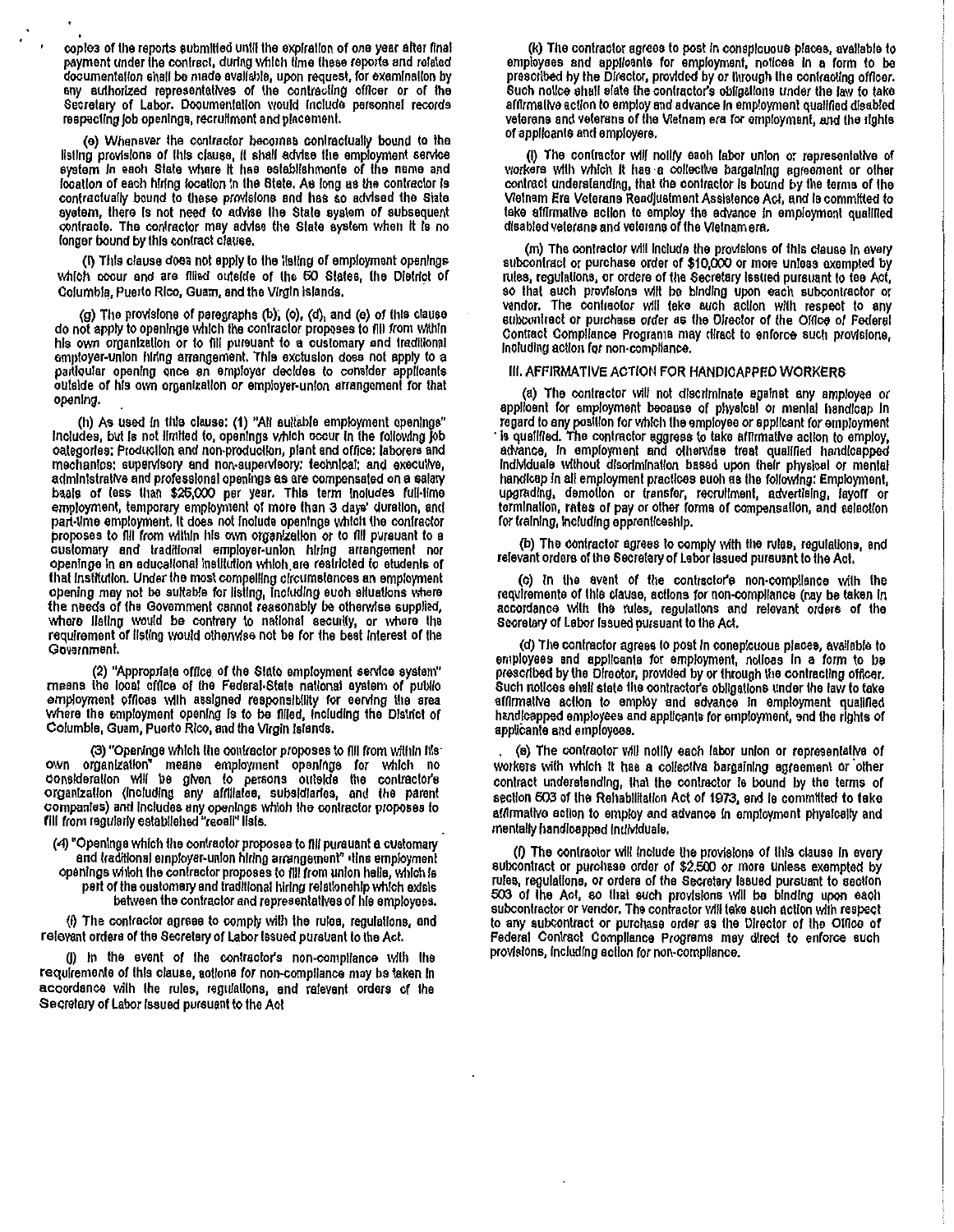$r_{\text{com}}$  W  $\Theta$  Request for Taxpayer  $\left|\begin{array}{c} \text{Give form to the}\end{array}\right|$ (Ray. January 2003) (Ray. January 2003) dentification Number and Certification served bend to the IRS.

| N               | Nama                                            |                                             |               |                                        |  |                                         |  |
|-----------------|-------------------------------------------------|---------------------------------------------|---------------|----------------------------------------|--|-----------------------------------------|--|
| ĝ<br>P<br>8     | Business name, if different from above          |                                             |               |                                        |  |                                         |  |
| t type<br>Kidne | Check appropriate box                           | [[] kwiwkiwaw<br>[[] Sole proprietor        | LJCorporation | $\Box$ Pathership $\Box$ Other $\circ$ |  |                                         |  |
| ina<br>1<br>Ĕ   | Address (number, street, and spt. or sulto no.) |                                             |               |                                        |  | Requester's name and address (optional) |  |
| <b>Specific</b> | City, slato, and ZiP cods                       |                                             |               |                                        |  |                                         |  |
| 男               | List account number(s) here (options)           |                                             |               |                                        |  |                                         |  |
| PATH            |                                                 | <b>Taxpayer Identification Number (TIN)</b> |               |                                        |  |                                         |  |

| Enter your TIN in the appropriate box. For individuals, this is your social security number (SSN).<br>However, for a resident allen, sole proprietor, or disregarded entity, see the Part I instructions on page 3.<br>For other entities, it is your employer identification number (EIN). If you do not have a number, see How to get a<br>Thi on page 3. | <b>Boold security number</b>   |
|-------------------------------------------------------------------------------------------------------------------------------------------------------------------------------------------------------------------------------------------------------------------------------------------------------------------------------------------------------------|--------------------------------|
| Note: if the account is in mem than one name, see the chart on page 4 for guidelines on whose number<br>to enlor.                                                                                                                                                                                                                                           | Employer Identification number |
| 再对控制<br>Cortification                                                                                                                                                                                                                                                                                                                                       |                                |

Under penables of periury, I certify that:

- 1. 1. 1. The number of perfume that the second temperature of the matter of the matter of the number of perfume<br>1. The number shown on this form is my correct texpayer identification number (or I am waiting for a number to
- Lam not aublect to backup withholding because: (a) it am exempt from backup withholding, or (b) I have not been notified by the frientel Revenue Bervice (IRS) that I am subject to backup withholding as a result of a fakine to report all interest or dividends, or (o) the IRS has notified me that I am no longer aubject to backup withholding, and

3. lam a U.S. person (including a U.S. resident allen).

Cordification Instructions. You must crosp out item 2 above if you have been notified by the IRS that you are currently subject to backup withholding because you have failed to report all interest and dividends on your fax return. For red estate fransactions, kem 2 does not opply. For mortgage interest<br>paid, acquisition or abandonment of secured property, cencellation o

| the little date what asked the article article and the mouth reduces in which can account with a security that are the security and construction of the second state and the second state of the second state and the second s |                          |                                                                                                                                                                                                                                                                                                                        |  |  |
|--------------------------------------------------------------------------------------------------------------------------------------------------------------------------------------------------------------------------------|--------------------------|------------------------------------------------------------------------------------------------------------------------------------------------------------------------------------------------------------------------------------------------------------------------------------------------------------------------|--|--|
| page 4.<br>بمستواباته بعذبت بابابارا والمعاصمة وموضعات والمتحصة فالتحصد<br>الاحتراج ومستمر استشهدت المتأسف المتابعة والشابعين والأجنان والترابية لإنان وارتق والمتعاطف المتحدث والمناد                                         |                          |                                                                                                                                                                                                                                                                                                                        |  |  |
|                                                                                                                                                                                                                                |                          |                                                                                                                                                                                                                                                                                                                        |  |  |
|                                                                                                                                                                                                                                |                          |                                                                                                                                                                                                                                                                                                                        |  |  |
|                                                                                                                                                                                                                                | Signature of             |                                                                                                                                                                                                                                                                                                                        |  |  |
| Sign<br>Here                                                                                                                                                                                                                   | U.S. person <sup>o</sup> | Date '                                                                                                                                                                                                                                                                                                                 |  |  |
|                                                                                                                                                                                                                                |                          | www.character.com/post-type.com/post-type=type=type=type=type=thtyte=tht=type=t+we=t<br>is a major parameter and manuscript and and appropriate that the state of the state of the state of the state of the state of the state of the state of the state of the state of the state of the state of the state of the s |  |  |

transactions, mortgage interest you paid, acquisition of execution of estident alten for tax purposes.<br>abandonment of secured property, cancellation of debt, or executions of the secured property, cancellation of<br>contribut

U.S. person. Use Form W-9 only if you are a U.S. person<br>(including a resident alten), to provide your correct TIN to the<br>person requesting it (the requester) and, when applicable, to:<br>person requesting it (the requester) a

1. Cortlfy that the TIN you are giving is correct (or you are treaty under which you dalmed exemption from tax as a walling for a number to be issued), walling for a number to be issued),

2. Certify that you are not subject to backup withholding, or

3. Claim exemption from backup wlfhholdlng If you are a U.S. exempt payee.

Note: if a requester gives you a form other than Form W-9 to roqueat your TIN. you mu~t use the requiltder's fotm It It *Is*  subslantialy simiar (o tills Form W-9.

Foreign person. If you are a foreign person, use the appropriato Form W-8 (s<del>ee</del> Pub, 515, Withholding of Tax on Nonresident Aliens and Foreign Entities).

HQnresfdent allen who becomes a resident allen. Generally, only a nonresident allen individual may use the terms

Purpose of Form **of the new states** of a tax treaty to reduce or eliminate U.S. tax on certain types of Income. However, most tex treaties contain a provision known-A person who is required to file an information return with the as a 'saving dause.' Exceptions opecified in the saving clause<br>IRS, must obtain your correct texpayer identification number may permit an exemption from tax t TiN) to report, for example, income paid to you, real estate<br>transactions, mortgage interest you paid, acquisition or resident allen for the rediplement has otherwise become a U.S.

1. The treaty country, Generally, this must be the same

2. The treaty article addressing the Income.

3. The article number (or location) In the tax treaty that contains the saving cleuse and its exceptions.

4. The type and ernount of Income that qualifies for the exemption from tax.

6. Suffielent faelo to justify tho exemption from tex under the terms of the treaty article.